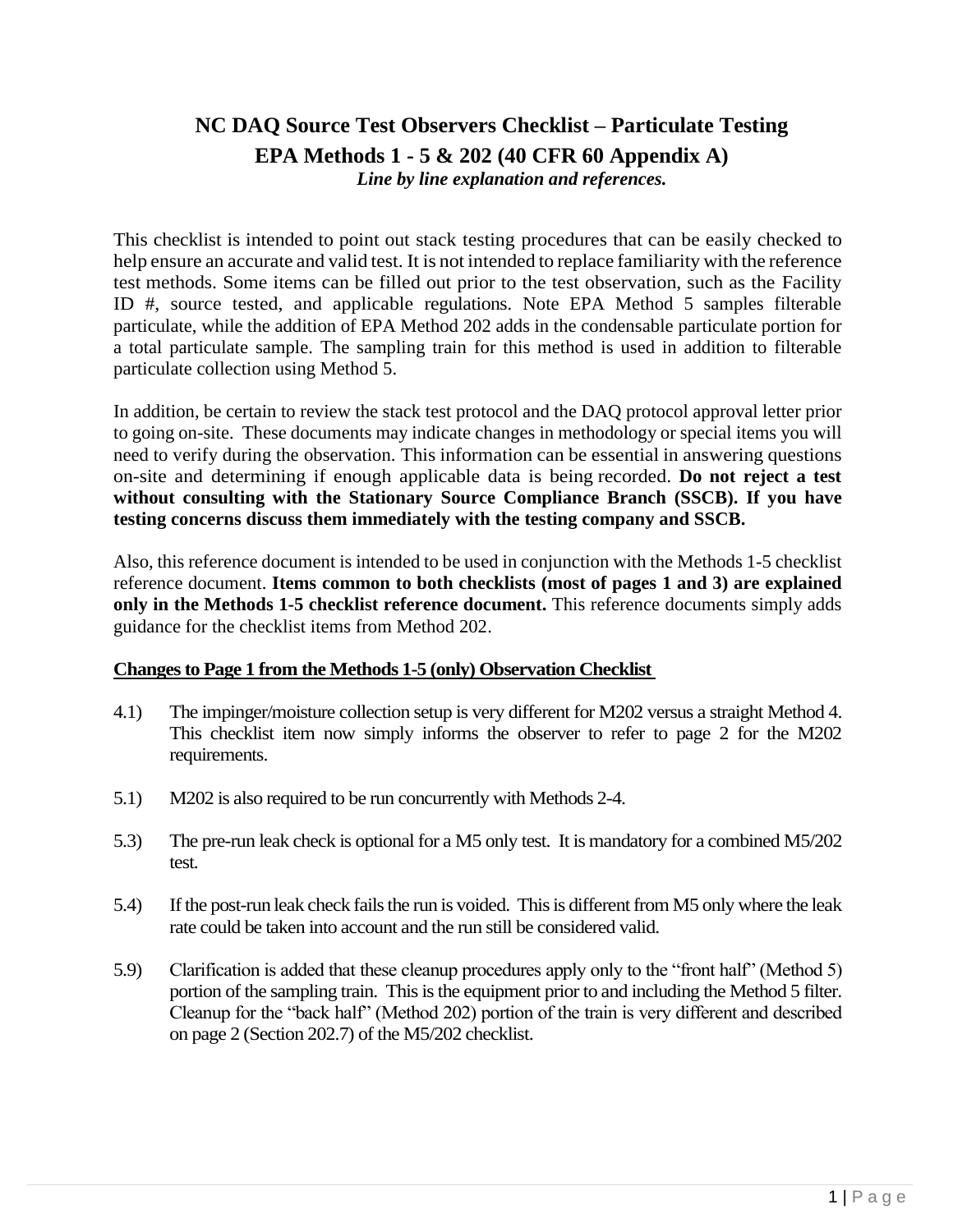## **Method 202 Observation Checklist Guidance (for page 2 of 3 of the M5/202 Checklist)**

- 202.1) *CPM sampling train set-up per method? (also called "back half" of the sampling train; see diagram)*
	- *A. Method 23 Condenser with water bath*
	- *B. Dropout Impinger (empty/cutoff stem)*
	- *C. Modified Greenburg-Smith (GS) Impinger(empty, open tip)*
	- *D. CPM Filter (nonreactive, polymer, etc.)*
	- *E. Thermocouple (stainless steel encased, etc. in contact with gas stream?)*
	- *F. Ice Bath*
	- *G. Modified GS Impinger (100 ml water)*
	- *H. Silica Gel Impinger (see 4.3 page 1)*
	- *I. Exit Thermocouple (see 4.2 page 1)*

The equipment in the sampling train prior to and including the Method 5 filterable particulate filter (nozzle, probe, hotbox, etc.) are discussed in Method 5 and its applicable DAQ checklist. This front part of the sampling train is typically called the filterable or "front half" components. The equipment following the hot box includes the Method 202 condensable particulate sampling train components (or "back half"). A schematic of the sampling train used in this method (M202) is shown in Figure 1 below.





A. *Method 23 Condenser with water bath* – This coil type condenser is the first component after the probe extension from the Method 5 filter. See the design schematic below and the picture in item I. The Method 23 type stack gas condenser is described in Section 2.1.2 of Method 23. The condenser must be capable of cooling the stack gas to less than or equal to 30 °C (85 °F).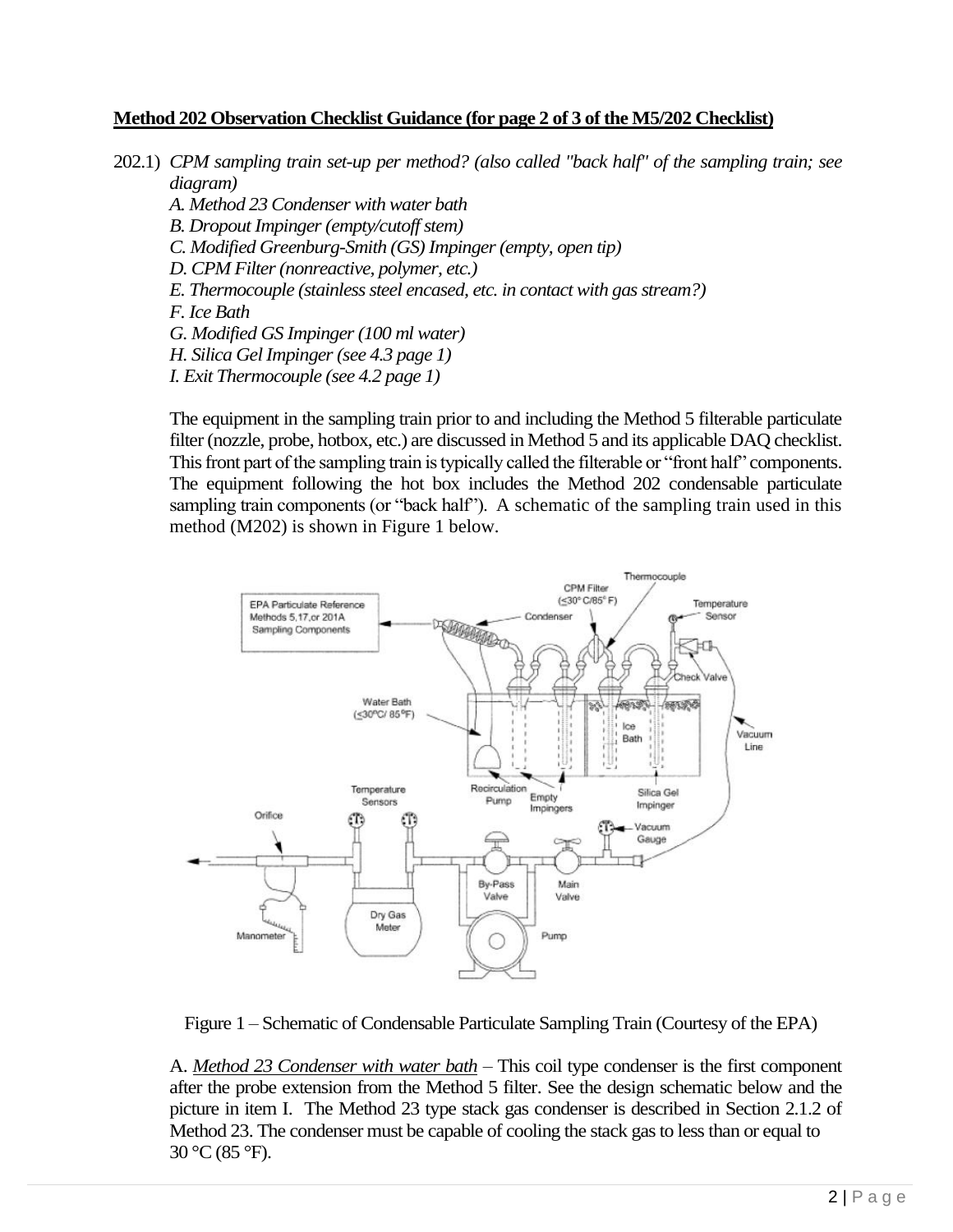

Figure 2 (Method 23 Type Condenser) Courtesy of the EPA

B. *Dropout Impinger (empty/cutoff stem)* – An empty water dropout impinger (knockout impinger) without bubbler tube follows the condenser (see picture 1 below).



Picture 1 - Dropout Impinger

C. *Modified Greenburg-Smith (GS) Impinger(empty, open tip)* - The water dropout impinger is followed by an empty modified Greenburg Smith impinger (backup impinger) with no taper (see picture 2 below). The water dropout and backup impingers are in an insulated box with a water bath at less than or equal to 30 °C (less than or equal to 85 °F). At the start of the test, the water dropout and backup impingers must be clean, without any water or reagent added. Monitor the moisture condensation in the knockout and backup impingers. If the accumulated water from moisture condensation overwhelms the knockout impinger, i.e., the water level is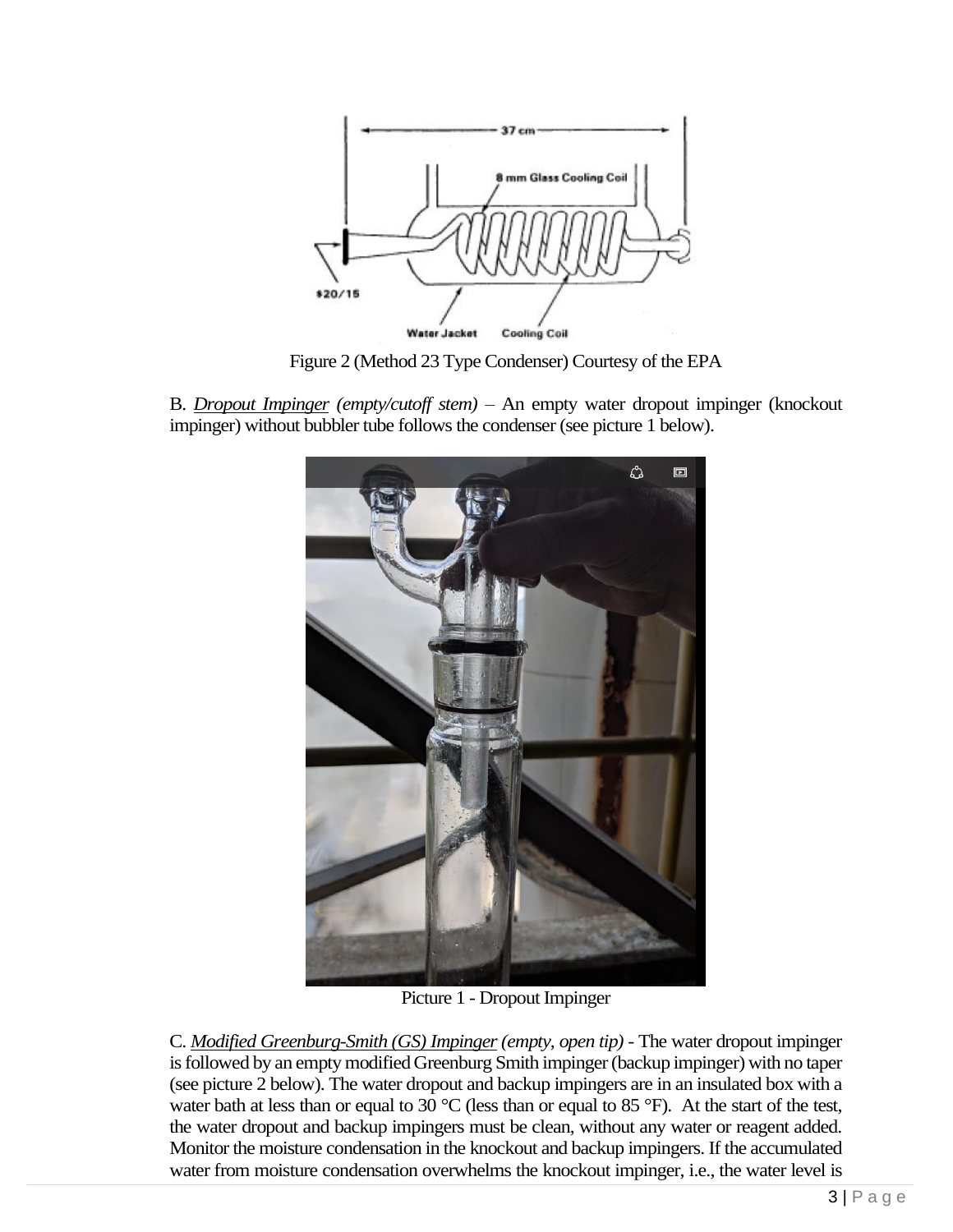more than approximately one-half the capacity of the knockout impinger, or if water accumulates in the backup impinger sufficient to cover the impinger insert tip, then the tester may interrupt the sampling run, recover and weigh the moisture accumulated in the knockout and backup impinger, reassemble and leak check the sampling train, and resume the sampling run.



Picture 2 - Backup Impinger

D. *CPM Filter (nonreactive, polymer, etc.)* – The impinger in item C. above is followed by filter holder that is either glass, stainless steel or fluoropolymer-coated stainless steel. Inside the filter holder should be a CPM Filter meeting these specifications per the sampling method "*You must use a nonreactive, nondisintegrating polymer filter that does not have an organic binder and does not contribute more than 0.5 mg of residual mass to the CPM measurements. The CPM filter must also have an efficiency of at least 99.95 percent (less than 0.05 percent penetration) on 0.3 micrometer dioctyl phthalate particles*."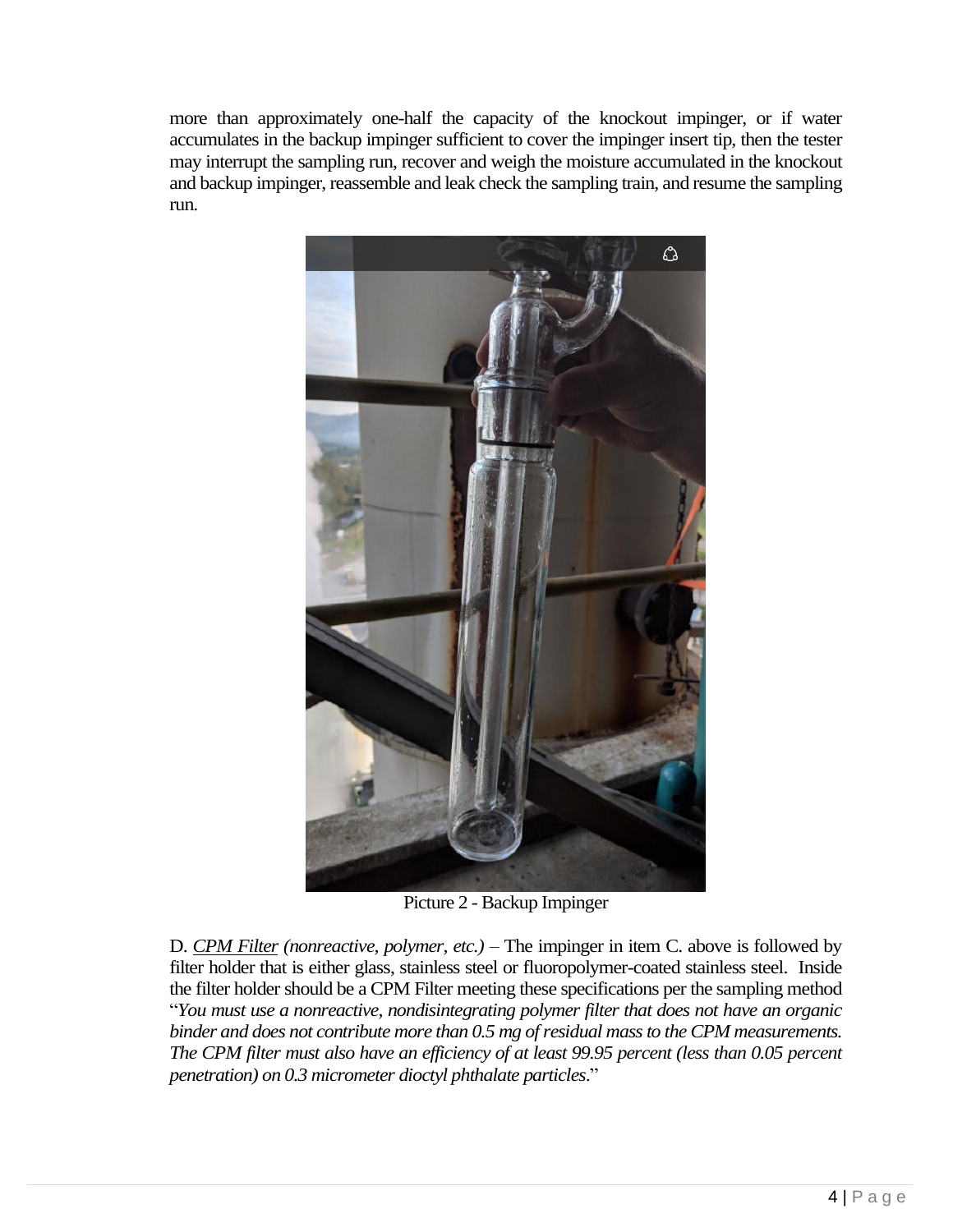

Picture 3 –CPM Filter and Holder

E. *Thermocouple (stainless steel encased, etc. in contact with gas stream?)* - At the exit of the CPM filter, is installed a fluoropolymer-coated or stainless steel encased thermocouple that is in contact with the gas stream. A thermocouple "well" is not sufficient for this purpose because the thermocouple must be in contact with the sample gas.



Picture 4 –CPM Thermocouple

F. *Ice Bath* – The impingers in items G. and H. below are placed in an ice bath to ensure collection of the moisture that passes through the CPM filter.

G. *Modified GS Impinger (100 ml water)* - Same impinger as item C. above but with 100 ml of water added.

H. *Silica Gel Impinger* (see 4.3 page 1 of the checklist and the Method 5 checklist help document). The silica gel impinger is shown in picture 5 below.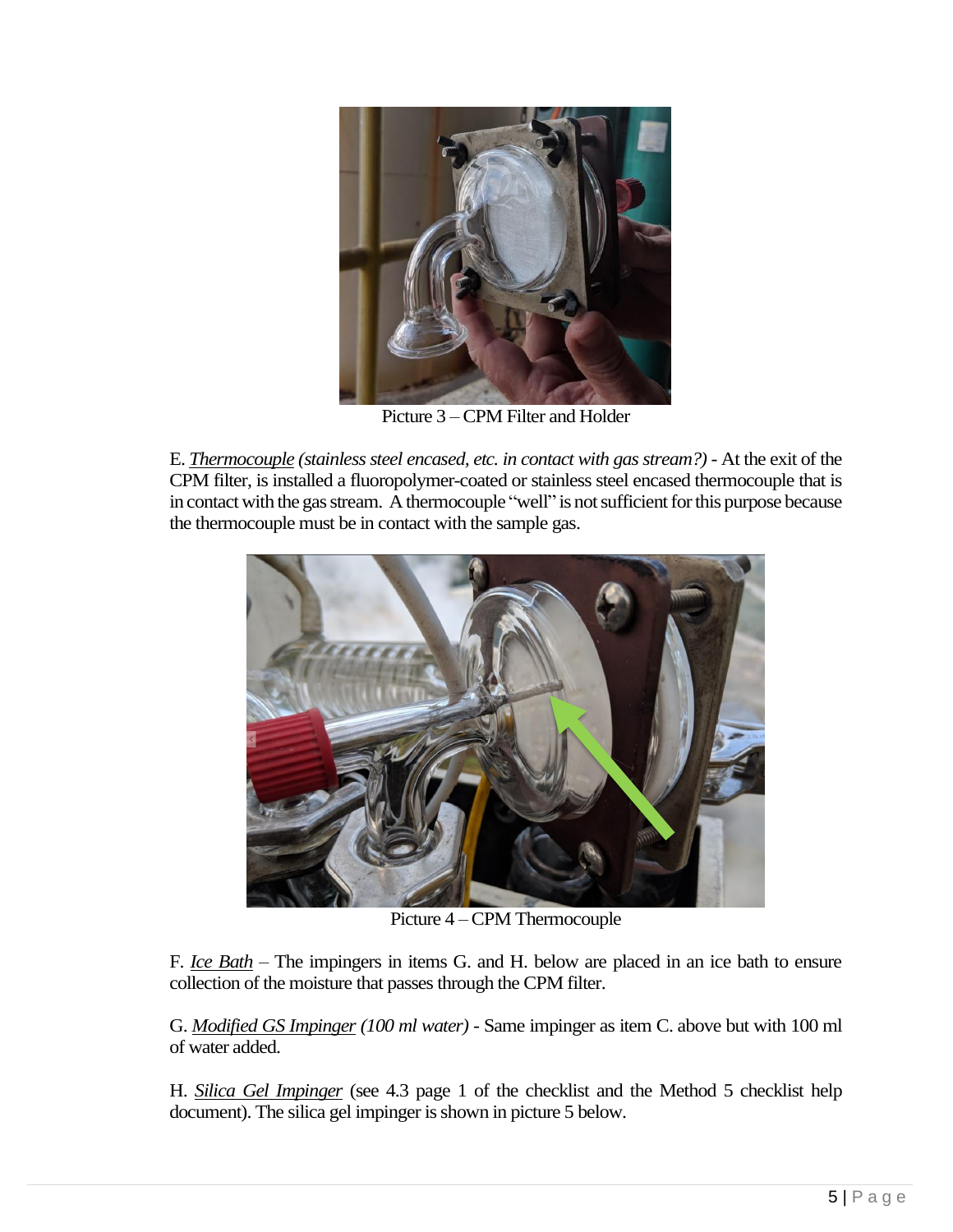

Picture 5 – Silica Gel Impingers [new (left) and nearly spent (right)]

I. *Exit Thermocouple* (see 4.2 page 1 of the checklist and the Method 5 checklist help document)



Picture 6 – Exit Impinger Thermocouple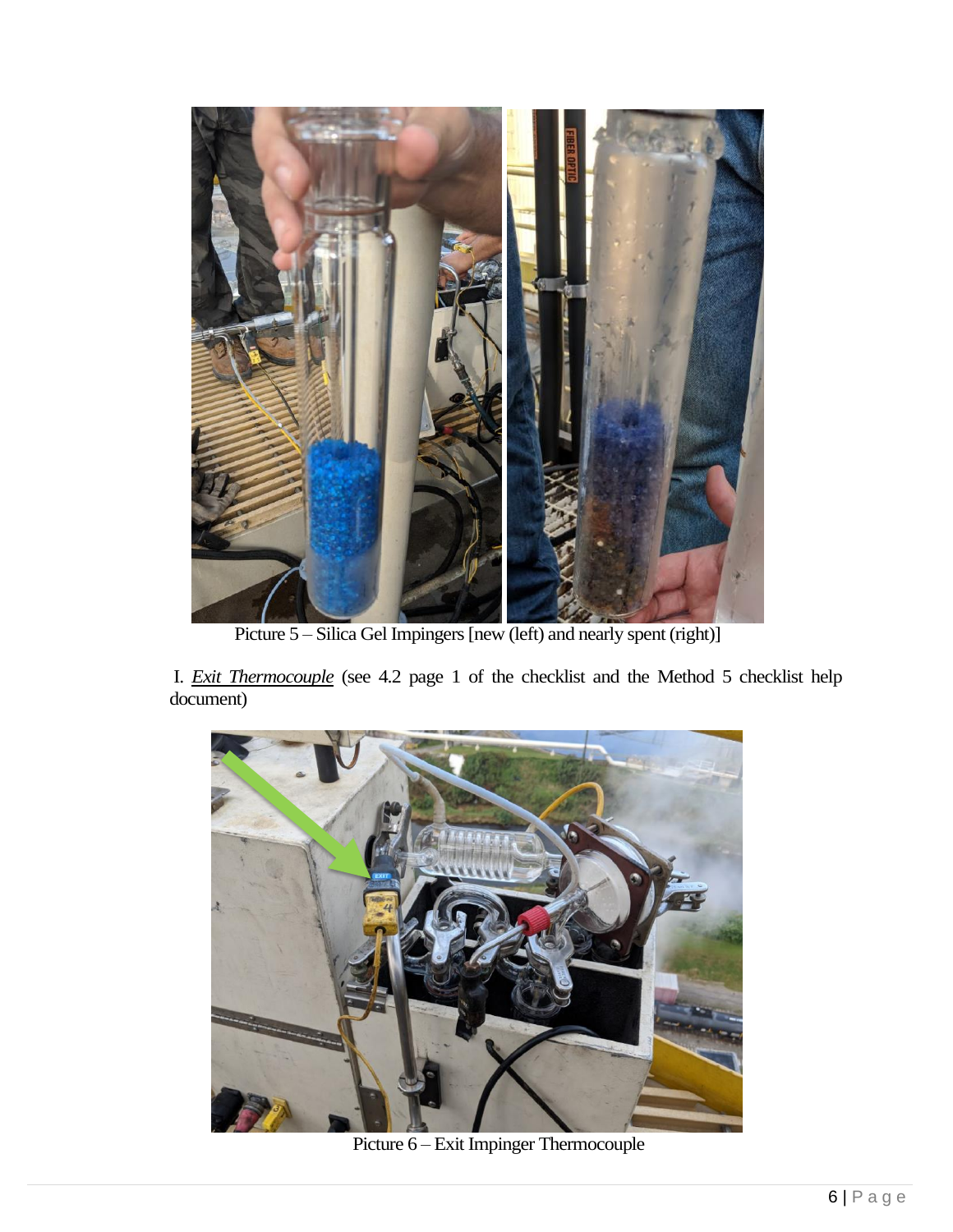202.2) *Glassware properly prepared before test? (soap & water, rinsed using tap water, DI water, acetone, and hexane, then bake at 300 <sup>o</sup>C for 6 hrs.) Otherwise, a field train proof blank is required (not as common)*

Sampling Train Preparation. A schematic of the sampling train used in this method is shown in Figure 1 above. All glassware that is used to collect and analyze samples must be cleaned prior to the test with soap and water, and rinsed using tap water, deionized water, acetone, and finally, hexane. It is important to completely remove all silicone grease from areas that will be exposed to the hexane rinse during sample recovery. After cleaning, you must bake glassware at 300 °C for six hours prior to beginning tests at each source category sampled at a facility. Prior to each sampling run, the train glassware used to collect condensable PM must be rinsed thoroughly with deionized, ultra-filtered water that that contains 1 ppmw (1 mg/L) residual mass or less. As a less common alternative to baking glassware, a field train proof blank, as specified in Method 202 Section 8.5.4.10, can be performed on the sampling train glassware that is used to collect CPM samples.

## 202.3) *CPM (or "ambient") filter maintained > 65°F and ≤ 85°F during test run?*

Use the same field data sheet for the filterable particulate method to record the CPM filter temperature readings at each sampling point and when sampling is halted. Maintain the CPM filter greater than 20 °C (greater than 65 °F) but less than or equal to 30 °C (less than or equal to 85 °F) during sample collection. (Note: Maintain the temperature of the CPM filter assembly as close to 30  $^{\circ}$ C (85  $^{\circ}$ F) as feasible.) In cold weather, do not allow a supplemental heater (i.e. handwarmers) near the thermocouple that may bias temperature measurements and not reflect the true gas temperature. The test company may take steps to warm the water bath that feeds the condenser to assist maintaining the 65 °F at the CPM filter.

# 202.4) *Check reagent quality:*

*A. Acetone - less than 1.0 ppmw (0.1 mg/100 g) (0.791 mg/l) residue mass B. Hexane - less than 1.0 ppmw (0.1 mg/100 g)(0.655 mg/l) residue mass C. Deionized, ultra-filtered water (DIUF) - contains 1 ppmw (1 mg/L) residue mass or less*  The test observer should make an effort to observe the reagents on site and reasonably ensure they meet the above specifications.



Picture 6 – Example Cleanup Reagents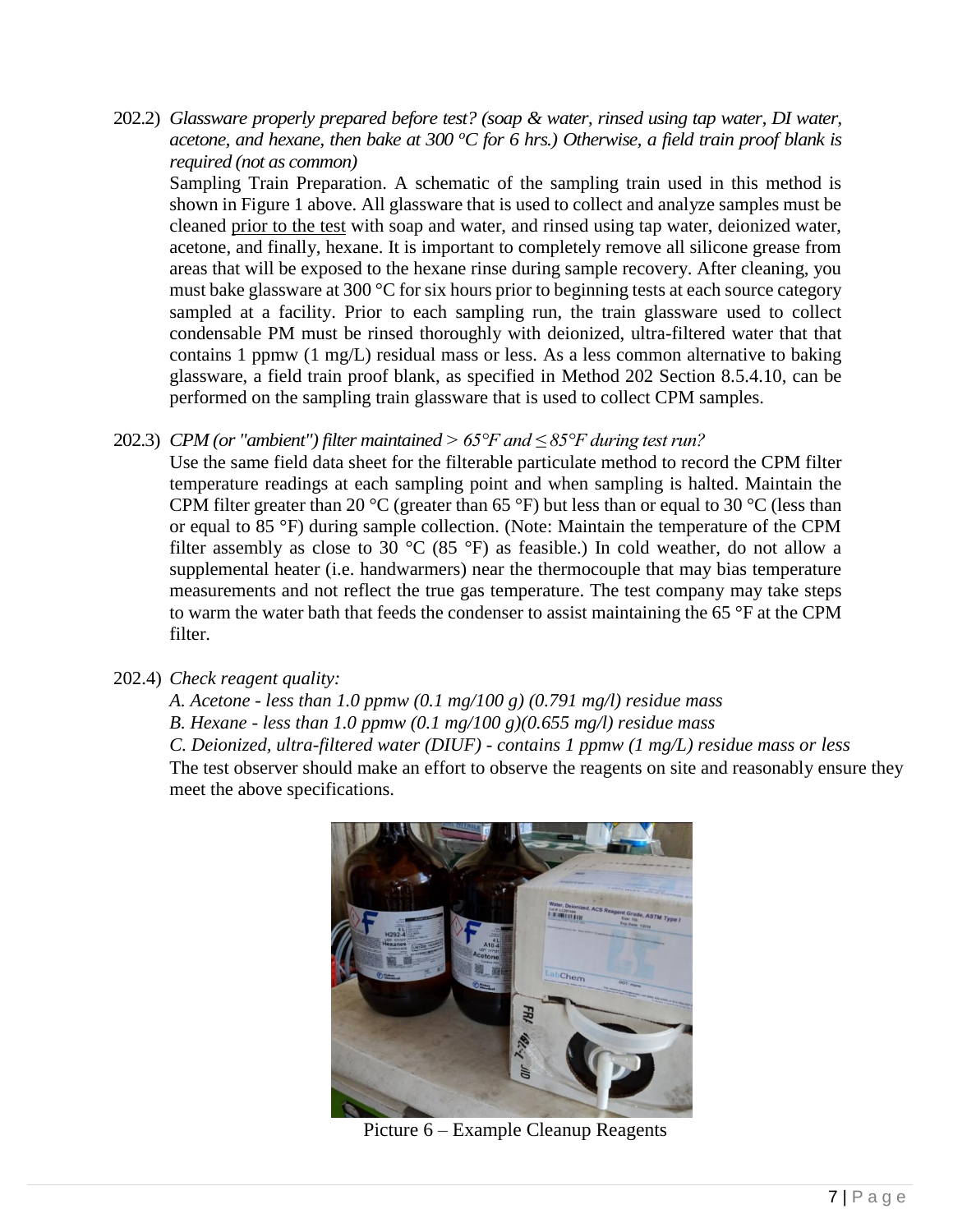## 202.5) *Check if blanks prepared and completed:*

*A. Field train recovery blank completed? (mention that a maximum 2.0 mg correction is allowed)*  A Field Train Recovery Blank (FTRB) is used to determine a baseline for contamination of a train that is fully assembled and prepared the same as sampling trains that are used in the test series. However, the FTRB is not inserted into the stack, but recovered in the same manner as a fully sampled train. In addition, the full FTRB train is purged with nitrogen before sample recovery is performed. Essentially, an entire extra sampling train is assembled, purged, recovered, and analyzed for a FTRB. The analysis of the blank sample provides the level of contamination that could be expected to be present in a normal test sample (e.g., glassware, filters, reagents). The results from the recovery of the FTRB are subtracted from the actual sampled train results up to a maximum value of 2.0 milligrams to account for this contamination. This train is typically assembled after the first or second run.

## *B. Field blanks prepared for DIUF water, acetone, and hexane?*

Field reagent blanks are QC control checks of the recovery agents that are taken in the field, directly from each reagent's wash bottle (EPA Method 202 Best Practices Handbook, January 2016). It is recommended that a sample of the water, acetone, and hexane used in the clean-up of a Method 202 train be collected and analyzed for impurities or contamination potential related to the FTRB. The reagent samples should be collected from the original reagent bottle to prevent possible contamination. Essentially, a sample is poured from the reagent bottle directly to a sample container while on site without being used. These samples are analyzed in same manner as test run samples to account for potential impurities in reagents.



Picture 7 – Example Field Blanks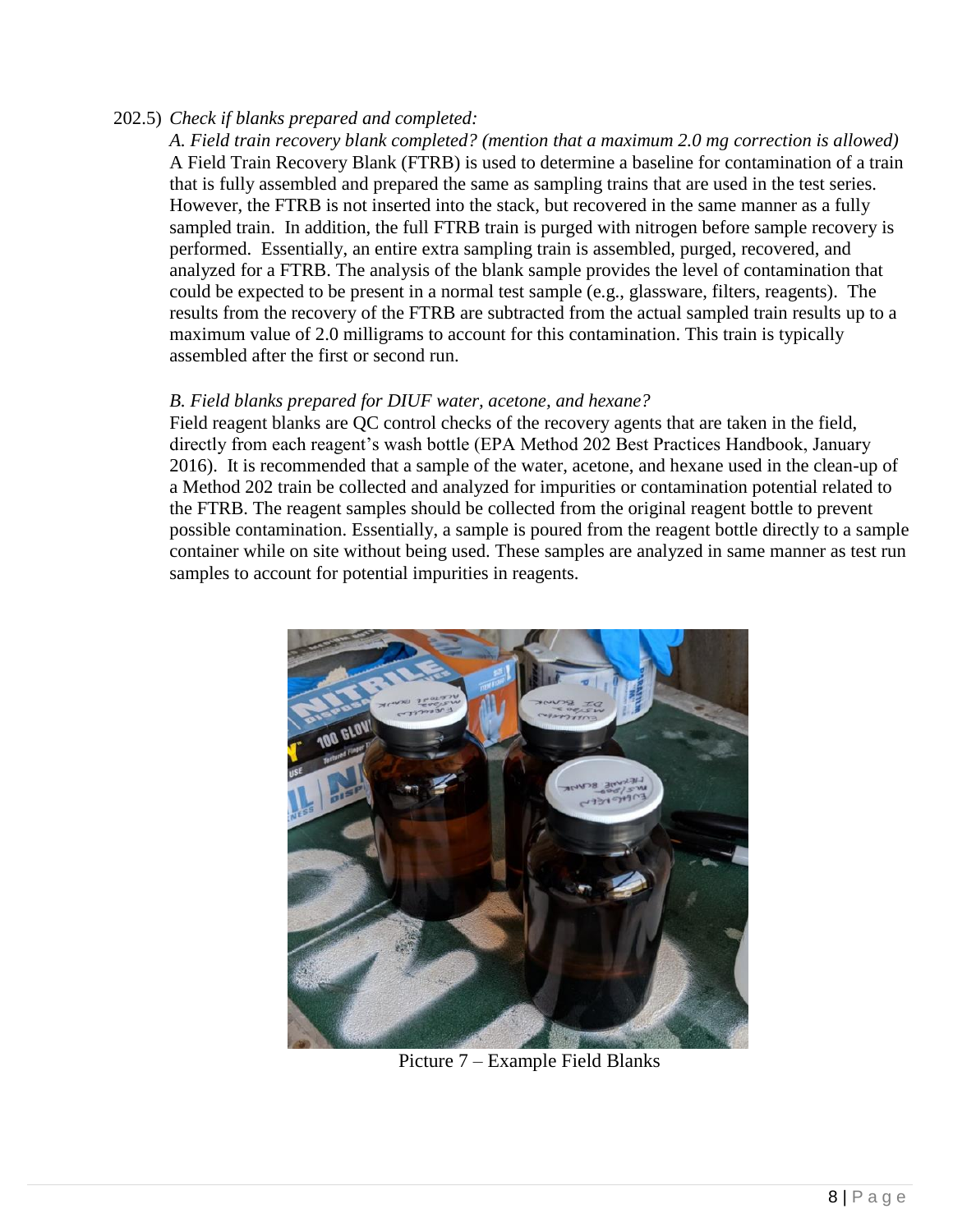# 202.6) *Post-run nitrogen purge (can be skipped if no water collected before CPM filter):*

This section describes the pressurized nitrogen purge. A less common setup may include using the sampling system meter box and vacuum pump and is not described here.

## *A. Purge required and conducted?*

Method 202 requires a post-test nitrogen purge if water was collected in the sampling train prior to the CPM filter. This is conducted to remove partially absorbed gases/artifacts, including  $SO_2$ which have the potential to bias the results. The purge is conducted by flowing ultra-high-purity (UHP) nitrogen at 14 lpm for one hour through the entire CPM sampling train (condenser inlet to CPM filter outlet), or from the backup impinger inlet to the CPM filter outlet.

# *B. H2O transferred to backup (2nd) impinger?*

If purge is not conducted through the entire sampling train from the condenser inlet to the CPM filter outlet, water collected in the condenser and knockout condenser should be quantitatively transferred to the backup  $(2<sup>nd</sup>)$  impinger, where the purge is completed from the inlet of the backup impinger to the CPM filter outlet.

## *C. Ultra high purity (UHP) nitrogen used?*

Ultra-High Purity compressed nitrogen or equivalent is required to purge the sampling train. It is required to have no more than 1 ppmv oxygen, 1 ppmv total hydrocarbons as carbon, and 2 ppmv moisture. The compressed nitrogen must not contribute more than 0.1 mg of residual mass per purge.

#### *D. 14 lpm (liters per minute) for one hour?*

The purge is required to be completed for a minimum of one hour at a flow rate of 14 lpm of UHP nitrogen to ensure complete removal of any potential artifacts. A rotameter capable of measuring gas flow up to 20 lpm and with an accuracy to 5% of full scale should be used and monitored during the purge

## *E.* Gas temp maintained > 65 °F and  $\leq 85$  °F?

Per Method 202 Section 8.5.3.3, During either purge procedure, continue operation of the condenser recirculation pump, and heat or cool the water surrounding the first two impingers to maintain the gas temperature measured at the exit of the CPM filter greater than 20 °C (greater than 65 °F), but less than or equal to 30 °C (less than or equal to 85 °F). Continue the purge under these conditions for at least one hour, checking the rotameter value(s) periodically.

*F. Does impinger tip extend below water level during purge? If not was DIUF H20 added?*  If choosing to conduct the purge through the entire sampling system from the condenser inlet to the CPM filter outlet, the short-stem knock-out impinger insert should be replaced with a modified Greenburg Smith Impinger insert. It is crucial that this insert tip length extend below the water level for both methods. If not, a MEASURED amount of degassed, deionized ultra-filtered water that contains 1ppmw (1 mg/L) residual mass or less be added until the impinger tip is at least 1 centimeter below the surface off the water. Any DI added should be recorded to correct the moisture content of the effluent gas stream.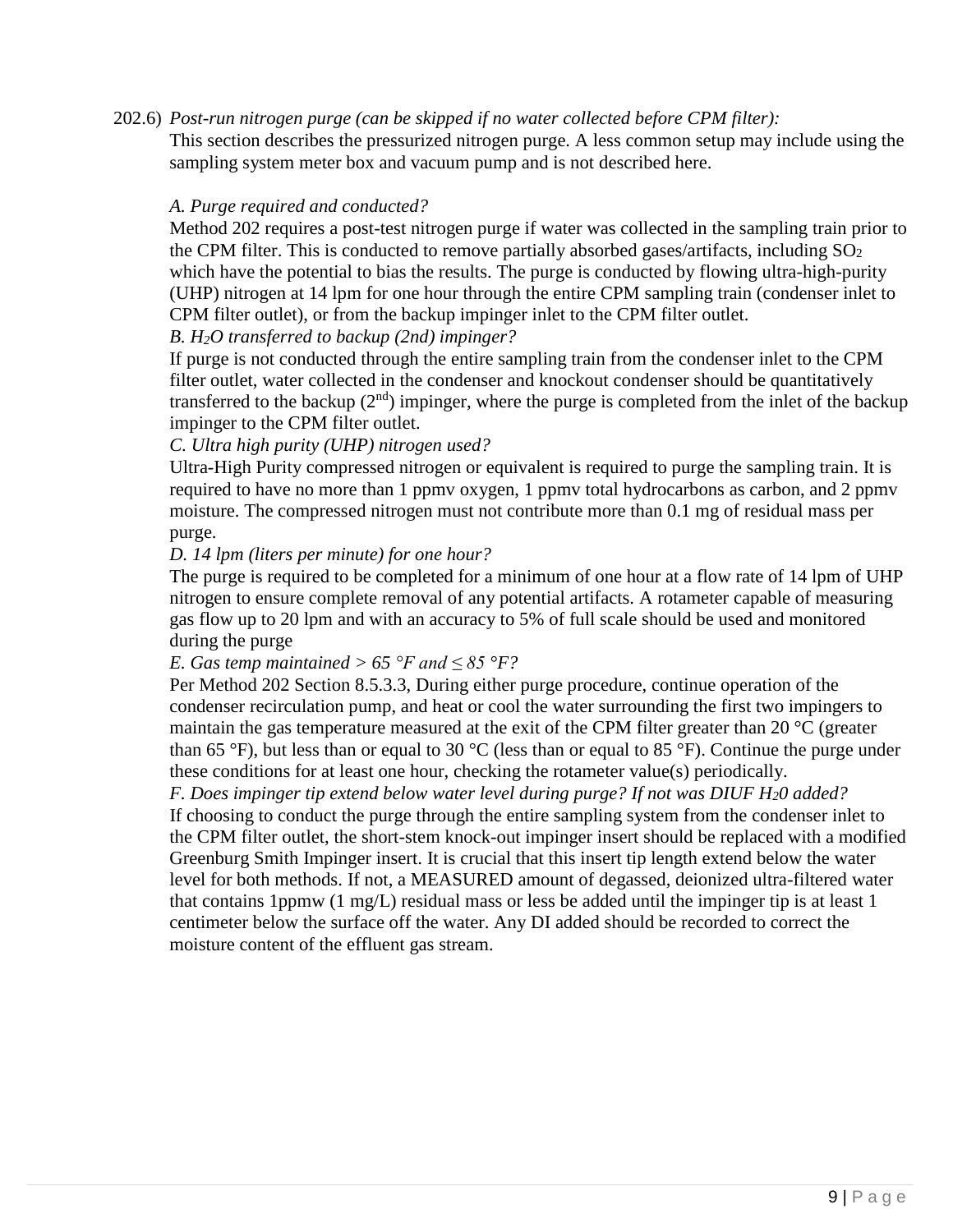

Figure 3 – Nitrogen Purge Setup (courtesy of the EPA)



Picture 8 (Nitrogen Purge Setup – white line is  $N_2$  gas coming from UHP nitrogen tank (green at top); temperature sensor pictured (device with yellow buttons)